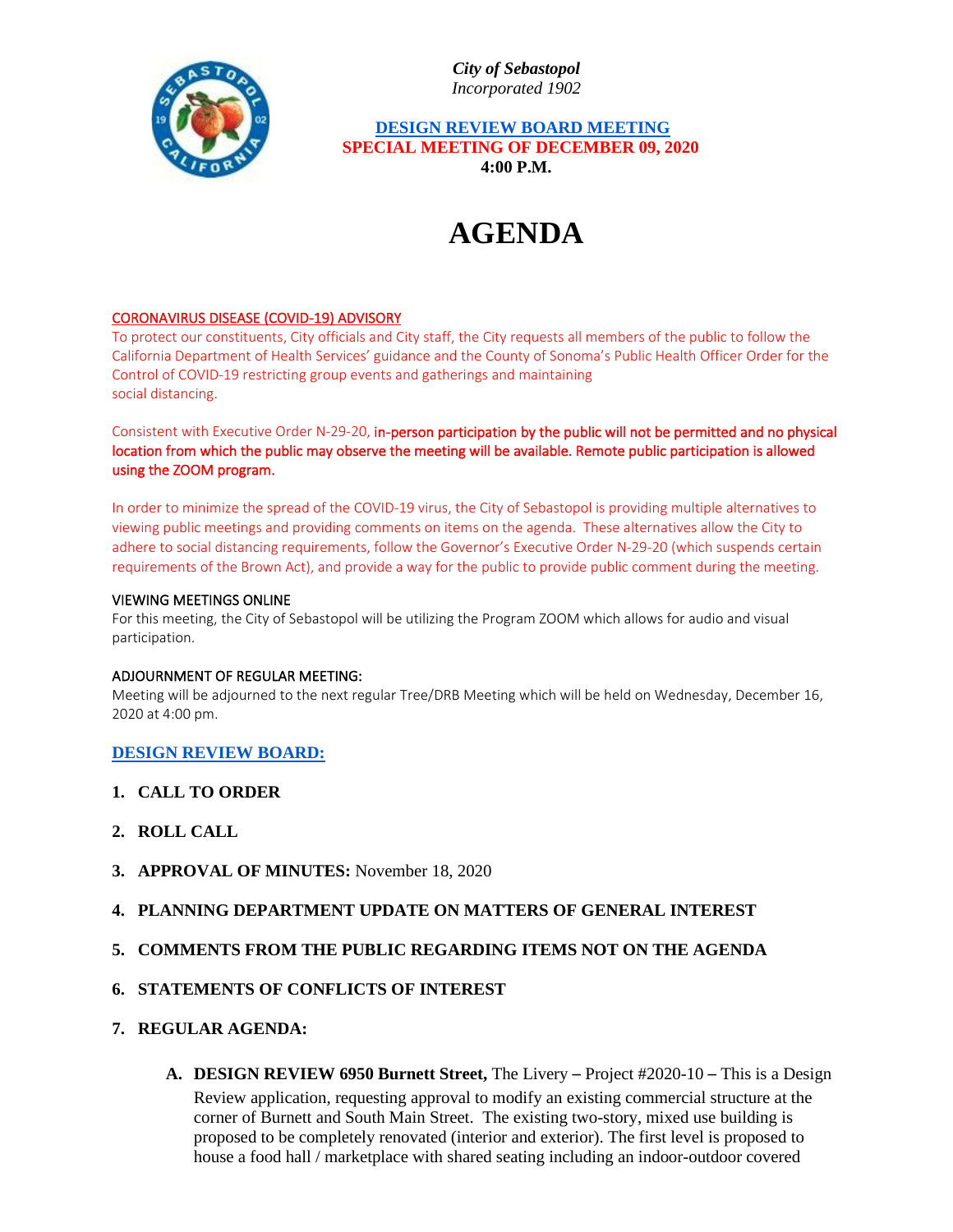porch. The second level is proposed to be one or more standalone tenants, potentially restaurant(s) and/or retail/offices. The roof level is proposed to be developed as an outdoor patio / roof deck with beverage services and access to menus from restaurants on lower levels.

An elevator/stair tower is planned for access to all levels. (Note, Use Permits, if any, that

may be required for uses, will be reviewed as separate applications.) This item first came before the Board on May 06, 2020. This item was continued from the Board meeting on November 18, 2020.

**8. ADJOURNMENT:** This meeting will be adjourned to the regular Tree/Design Review Board meeting of December 16, 2020 at 4:00 P.M.

# **Meeting Process**

The City of Sebastopol wishes to foster a constructive, respectful, and open process through its meeting procedures. Members of the public have the right to speak on all public hearings under discussion by the Design Review Board including consent calendar items, after being properly recognized by the Chairperson. The Board requests that members of the public refrain from expressions of approval or disapproval (clapping, booing, hissing) of statements of other participants, which discourages the expression of a range of viewpoints, as well as lengthening meetings. The following is the hearing process:

- 1. The Chairperson opens public hearing.
- 2. Presentation of Staff Report from the Planning Department.
- 3. Board Questions of Staff.
- 4. Presentation by the Project Applicant, Questions of Applicant from the Board. Applicant presentations should generally be limited to approximately 10 minutes or less.
- 5. Comments from members of the public. Comments should be limited to 3 minutes or less. **Please see Attachment for public meetings to this agenda for how to do public comment during the Covid 19 emergency.**
- 6. The Chairperson may request that the applicant or staff respond to specific issues raised in the public comments.
- 7. The Chairperson closes the public hearing, but reserves the right to re-open the public hearing later that evening.
- 8. The Design Review Board deliberates on the project. Board members discuss the project; applicant or public comment is not permissible unless allowed by the Board.
- 9. The Chairperson may re-open the public hearing to give the public or applicant the right to comment on the Design Review Board deliberation or bring forth new information to the Board.
- 10. The Design Review Board takes action on the project by making one or more motions to approve, condition, deny, or continue (schedule further consideration for a future meeting) the matter. Appeals may be filed of official actions upon filing of an appeal form and payment of the applicable appeal fee. Such appeals, including the appeal fee, must be filed within 7 calendar days of the action. Appeals will be heard by the City Council.

**The Design Review Board** considers a range of requests for development permits, and conducts public meetings of many of its agenda items. Due to the number, complexity and public interest associated with some agenda items meetings of the Design Review Board can be lengthy. The Design Review Board makes every effort to proceed as expeditiously as possible. Your patience and understanding is appreciated.

**Staff Reports on Agendized Items** are available for review at the Planning Department during regular business hours and at the Sebastopol Library. Agenda materials are also posted on the City web site. Reports are generally issued and posted by 4:00 p.m. on the Thursday before the meeting. Interested persons are encouraged to review these reports, which evaluate proposals relative to adopted laws and policies.

**Letters or Written Materials** regarding agenda items may be submitted to the Planning Department prior to or at the Design Review Board meeting; written materials submitted at least six days in advance of the meeting will be included in the Board's meeting packet. The Board requests that if possible, written materials be submitted to the Planning Department in time for the meeting packet which also allows them to be posted on the City web site; it is difficult for Board members to effectively review materials submitted during the meeting.